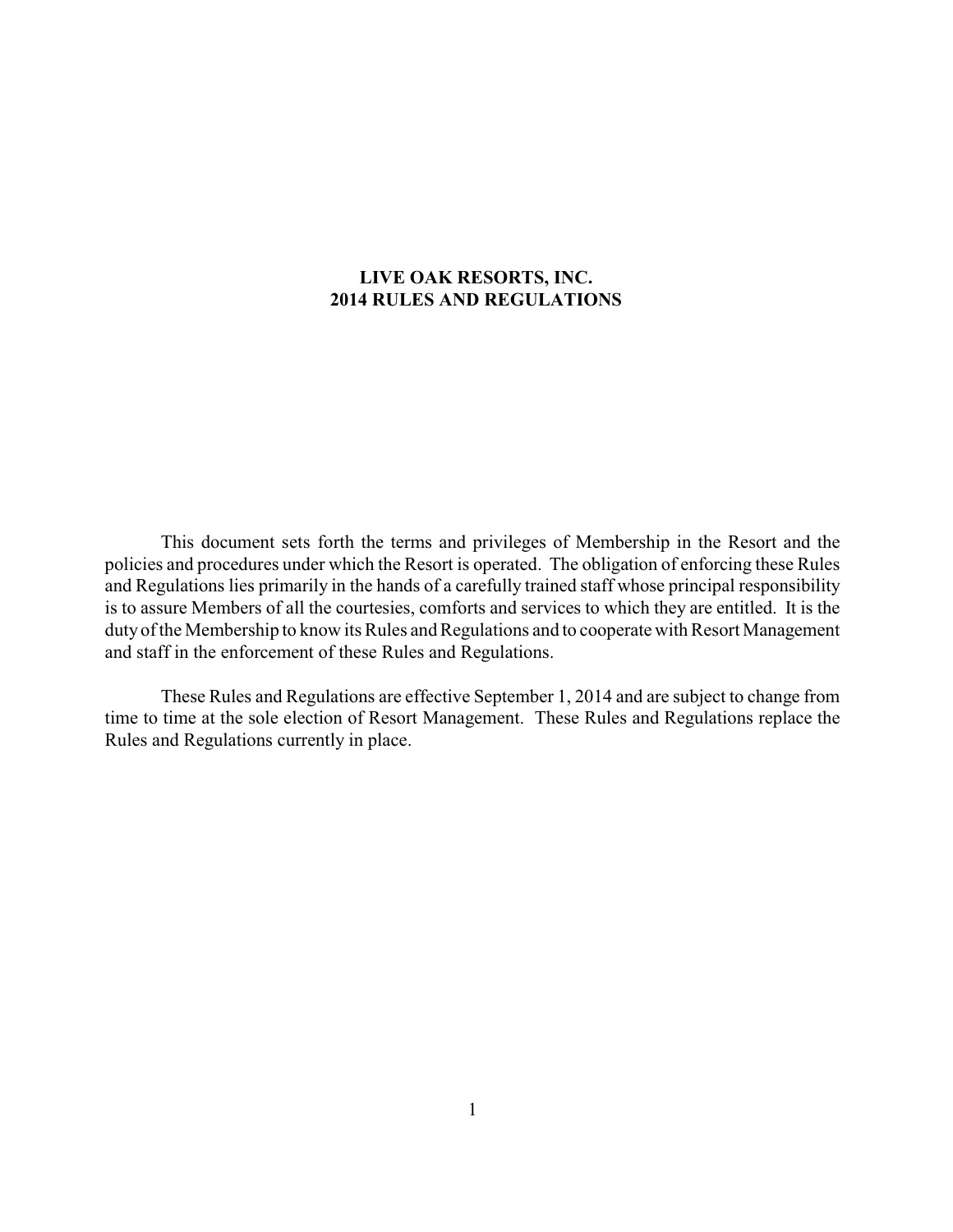#### ARTICLE 1

#### 1.1. THE RESORT

The "Resort " refers to the facilities provided by Live Oak Resorts, Inc. located at 9751 Lone Star Road, Washington, Texas 77880.

### 1.2 RESORT MANAGEMENT

"Resort Management" refers to Live Oak Resorts, Inc. which manages the Resort and it's successors in interest. Resort Management and Manager have authority over the affairs of the Resort.

#### 1.3 MEMBERSHIP

- (a) A "Membership" is the contractual privilege by which designated persons enter onto the Resort for the exclusive purposes of using and enjoying the available facilities at the times and in the manner set forth in these Rules and Regulations. A "Member" is the person obligated for the payment of all fees, dues, fines and charges.
- (b) Live Oak Resort, Inc. is not an equity club. Membership is non-equity and nonparticipatory. Membership does not imply any right or privilege to participate in or to administer the Resort business policies or does not create any vested or proprietary right of any kind in land, the Resort, Resort Management or the assets of the Resort Management or the Resort. Membership does not create any presumption that the facilities or services that are now or hereafter available will continue to be available. No person obtaining membership privileges should expect to derive any economic benefits from membership in the Resort. These Rules and Regulations have not been reviewed nor endorsed by any federal or state authority.
- ( c) Membership may be subject to disciplinary action, including fines, suspension or revocation, in accordance with these Rules and Regulations.
- (d) Resort Management shall have the right to discontinue offering any categories of membership, to create additional categories or classes of membership from time to time conferring such rights and privileges and imposting such obligations as it deems appropriate, and to prescribe the qualifications and requirements for membership in any such class or category.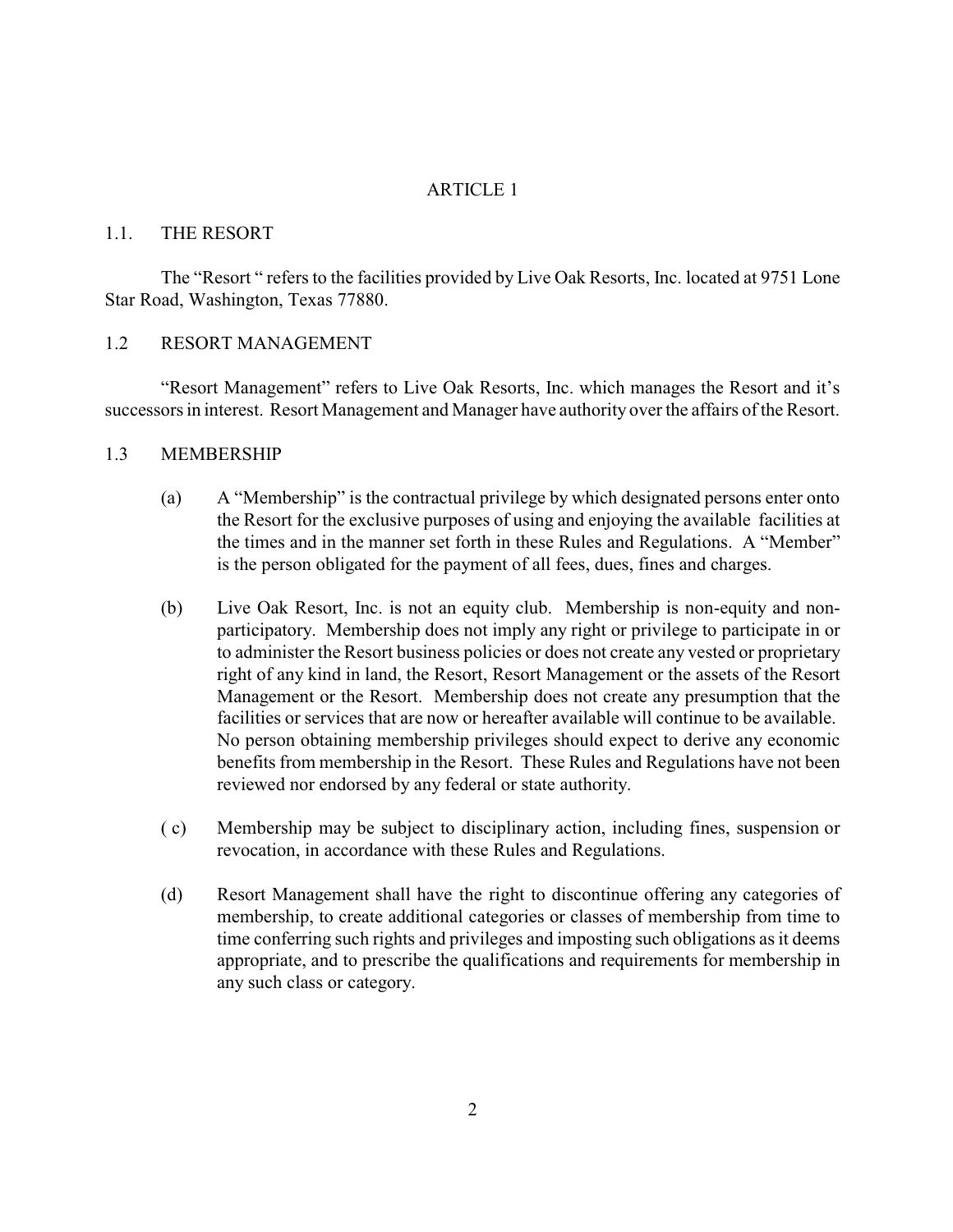#### 1.4 FEES, DUES AND CHARGES

(a) All membership fees or deposits, dues or miscellaneous charges and fees, whether paid, daily, monthly, annually or otherwise shall be determined solely by Resort Management. Resort Management reserves the right to modify, change and add to these fees, deposits, and charges in its sole discretion. Membership in good standing is always conditioned upon prompt payment in full of all fees, deposits and charges. A Member may be subject to disciplinary action, including forfeiture of membership privileges, for failure to meet his or her financial obligations to the Resort. In the event that Membership is issued after the commencement of a billing period, the fees, dues or other miscellaneous charges shall be prorated as of the date of issuance of such membership on the basis of the number of days remaining in the billing period.

#### 1.5 MEMBERSHIP AND GUEST USE

Membership entitles a Member (and if a couple, his or her spouse or significant other) to use the Resort, provided all applicable fees, deposits, dues and other charges are timely paid. AnyGuest of any Member intending to use the facilities must register at the office upon arrival at Live Oak Resort. Members are responsible for the conduct of their guests and payment of any fees of the guest.

### 1.6 DAILY MEMBER/GUEST USE

Resort Management shall have the right to allow Daily/Guest use of the facilities located at the Resort during designated times, including Daily Member/Guest tournaments, banquets, weddings, private parties and other functions.

### 1.7 APPLICABILITY OF RULES AND REGULATIONS

These Rules and Regulations apply to all Members, Daily Members and guests.

#### ARTICLE II

#### MEMBERSHIP CLASSES

### 2.1 GOLD MEMBERSHIP

This Membership entitles the Primary Member and his/her spouse or significant other as specified in Section 1.5 to all the privileges of the Resort, swimming facilities, clubhouse, and other facilities located at the Resort.

### 2.2 DAILY/GUEST MEMBERSHIP

This Membership entitles the Daily Member or guest as specified in Section 1.6 to all the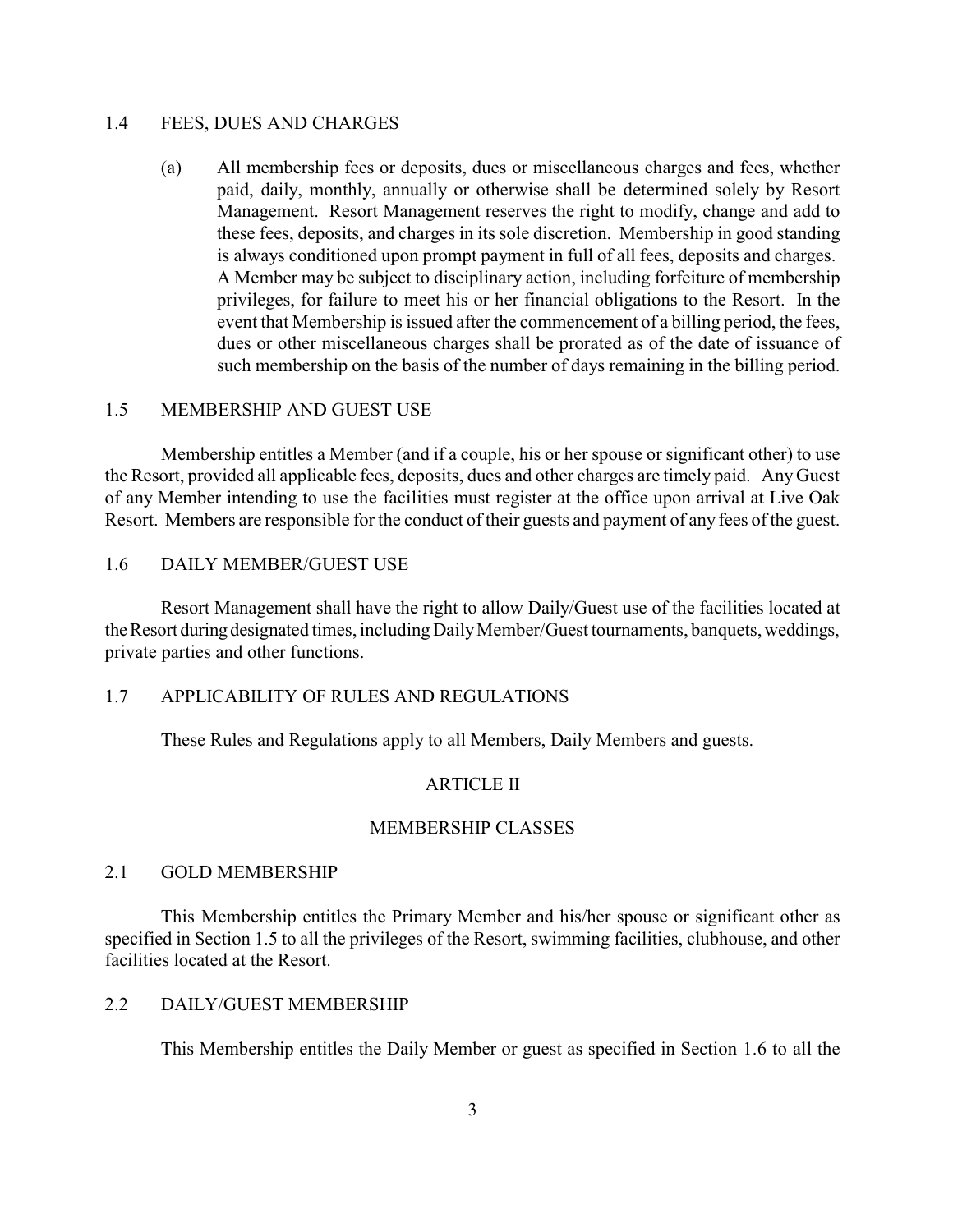privileges of the Resort, swimming facilities, and other facilities located at the Resort and as designated by Resort Management.

### 2.3 TRANSFERABLITY OF MEMBERSHIPS

No Member shall be allowed to sell or transfer his or her Membership in this Resort.

### ARTICLE III

### MEMBERSHIP POLICIES

3.1 A person qualified for membership shall become a Member after (I) submitting formal application, including an agreement to abide at all times by the Rules and Regulations as then enacted or thereafter amended; (ii) satisfactory completion of any period of provisional status that may be established; (iii) formal approval of the application by Resort Management; and (iv) payment of or satisfactory arrangements to pay, any and all dues, fees or other charges required.

3.2 A Gold Member may resign at any time providingResort Management sixty (60) days prior written notice, but no resignation shall be effective until the date ("The Effective Date") that the Member's financial obligations to the Resort have been settled. No refund or proration of any deposits, fees or other charges will be made to any Member resigning from the Resort. Resigning Gold Members remain liable for all dues and charges accrued up to the Effective Date of their resignation.

#### ARTICLE IV

#### PAYMENT OF DUES AND CHARGES

#### 4.1 STATEMENTS AND PAYMENTS FOR GOLD MEMBERS

Monthly statements are prepared on the  $27<sup>th</sup>$  day of each month and normally mailed or delivered within two (2) to three (3) working days thereafter. Payment is due and must be received by the fifteenth  $(15<sup>th</sup>)$  of the following month. Finance charges will be billed at 18% per annum with a \$10 minimum finance charge on any past due balance over \$100.00. Notwithstanding the foregoing, the Resort Management may place and Gold Member on a cash basis for any and all services otherwise provided for credit, at any time. Resort Management may, at its election, require all Members to keep an active major credit card number and billing information on file together with an authorization for Resort Management to bill to such credit card for the purposes of collection of delinquent amounts pursuant to the provides of Section 4.2(b) below.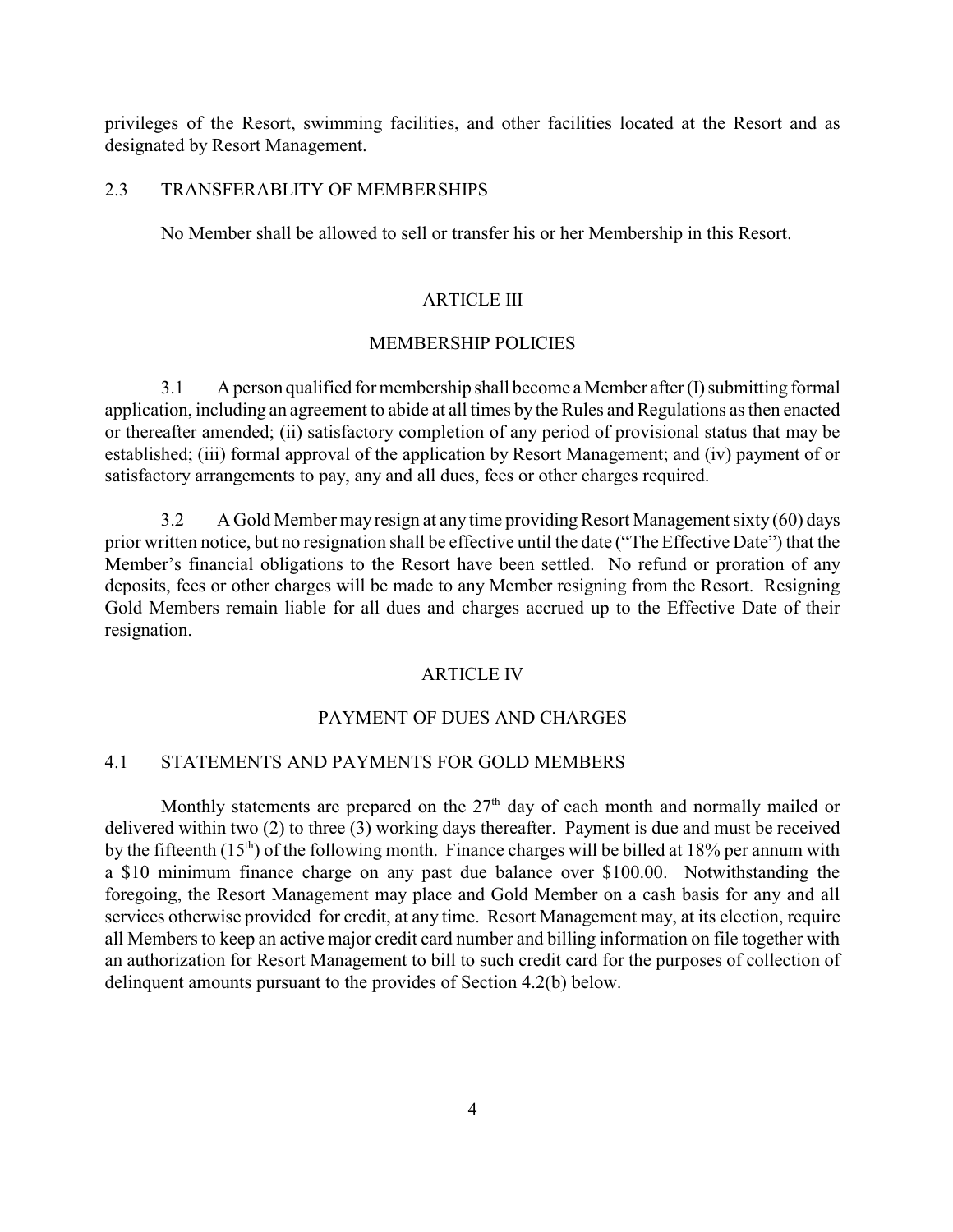### 4.2 PAST DUE, DELINQUENCY AND REVOCATION

- (a) 30-Days Past Due. If a Gold Member's account becomes thirty (30) days past due, the Member will be given written notification that his or her charging privileges have been suspended. Late fees will be added to the outstanding balance.
- (b) 60-Days Past Due. If a Gold Member whose account becomes sixty (60) days past due, the Member will be given written notification that his or her privileges will be suspended. If payment is not received within ten (10) days from notification, his or her Membership will be revoked. Late fees will be billed to the outstanding charges. Such forfeiture/revocation of Membership shall not affect or prejudice the rights of Resort Management to collect the delinquent indebtedness.
- ( c) Frequent Delinquency Revocation. The Gold Membership of any Member whose account becomes more than sixty  $(60)$  days past due three  $(3)$  times in any twelve  $(12)$ month period either consecutively or nonconsecutively, may at Resort Management's election, be revoked and forfeited. Such forfeiture shall not prejudice or affect in any manner the right of Resort Management to collect such delinquent indebtedness.

### 4.3 RETURNED CHECKS

All Members shall be charged an additional \$25.00 on their statement for any checks returned from the Bank for insufficient funds or Resort Management's actual cost of recovery, whichever is greater.

#### 4.4 CREDITING OF ACCOUNT

Gold Members with anyquestions regarding charges on their statement should contact Resort Management's accounting office. All bills must be paid in full and any credits due to Member will be credited on the following month's statement. Under no circumstances may any Member adjust his or her own account. A credit may never be taken against any deposit.

#### ARTICLE V

### INFRACTIONS AND DISCIPLINE

#### 5.1 VIOLATIONS

Any Member who violates these Rules and Regulations is subject to immediate revocation of Membership. All Members found to be in violation of the Rules and Regulations may be denied all Resort privileges, including the privilege of residing on the Resort, and charging goods and services.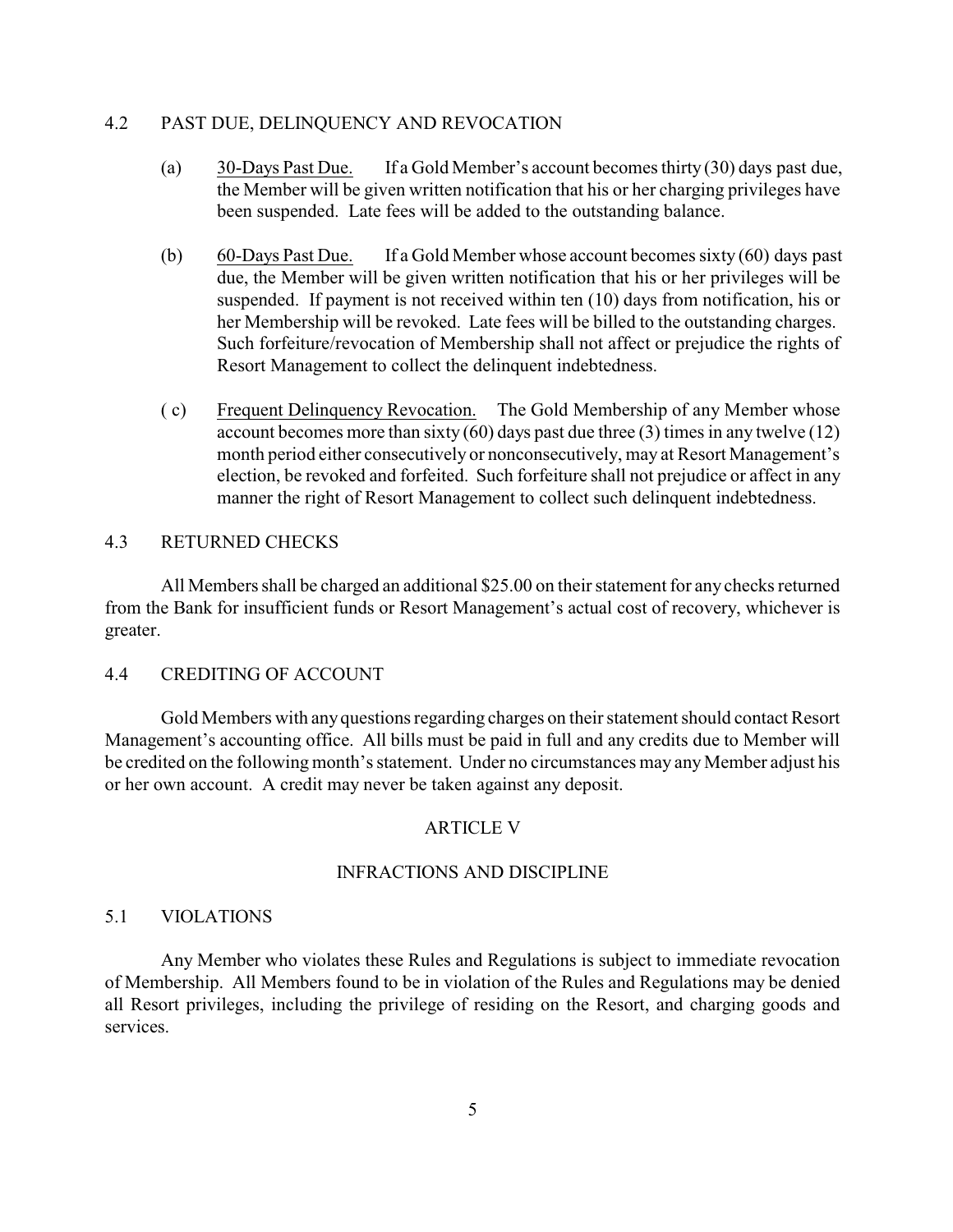### 5.2 NOTIFICATION OF VIOLATIONS

Resort Management shall prepare written notice within thirty (30) days of an infraction, describing the violation, noting all parties involved and specifying the penalty established. This Notice shall be delivered to the Member and copy of the Notice shall be placed in the Member's file.

### 5.3 REVOCATION

A Membership may be revoked and the rights of any person or persons entitled to privileges under that membership may be terminated for any of the following reasons:

- a. Commission of any felony or misdemeanor theft at the Resort;
- b. Sixty (60) day delinquency or frequent delinquency as defined in Section 4.2.
- c. Willful destruction of the Resort, Member or Guest property;
- d. Physical or gross verbal abuse or Staff, Members or Guests;
- e. Continued and repeated violations of these Rules and Regulations;
- f. Conduct injurious to the reputation of the Resort or its Members;
- g. Sex in public areas of the Resort, including the pool;
- h. Prostitution;
- i. Possession of illegal drugs of any nature whatsoever;
- j. Possession of a firearm anywhere on the Resort;
- k. Possession of any type of pet, whether domestic or exotic, in Live Oak Resort Accommodations;
- l. Unauthorized photography or video taping of the Members, Guest or Staff including the use of cell phones to take photos or videos. **ALL CELL PHONES MUST BE IN RESIDENCE OR AUTOMOBILE WHILE AT RESORT**;
- m. Undue and uninvited attention given to a Member, Staff or Guest to which that Member, Staff or Guest objects - "No" means NO!;
- n. Excessive intake of alcohol;
- o. Repeated failure to shower before entering pool;
- p. Failure to abide by all posted Rules; OR
- q. Conduct which seriouslydetracts from Resort Management's absolute right to manage the Resort and preserve it's financial integrity.

### 5.4 PROCEDURE FOR REVOCATION

Resort Management will prepare written notice of revocation which shall be delivered to terminated Member. Upon revocation, all Membership fees, dues and deposits paid by the Member shall be forfeited to the Resort and the Member shall thereafter have no rights or privileges and will immediately vacate the Resort grounds. If the Member whose membership has been revoked also resides on the Resort premises, then that Member shall be given sixty (60) days in which to vacate and remove his personal property from the Resort premises. Revocation shall not prejudice or affect in any manner the right of Resort Management to collect any delinquent indebtedness.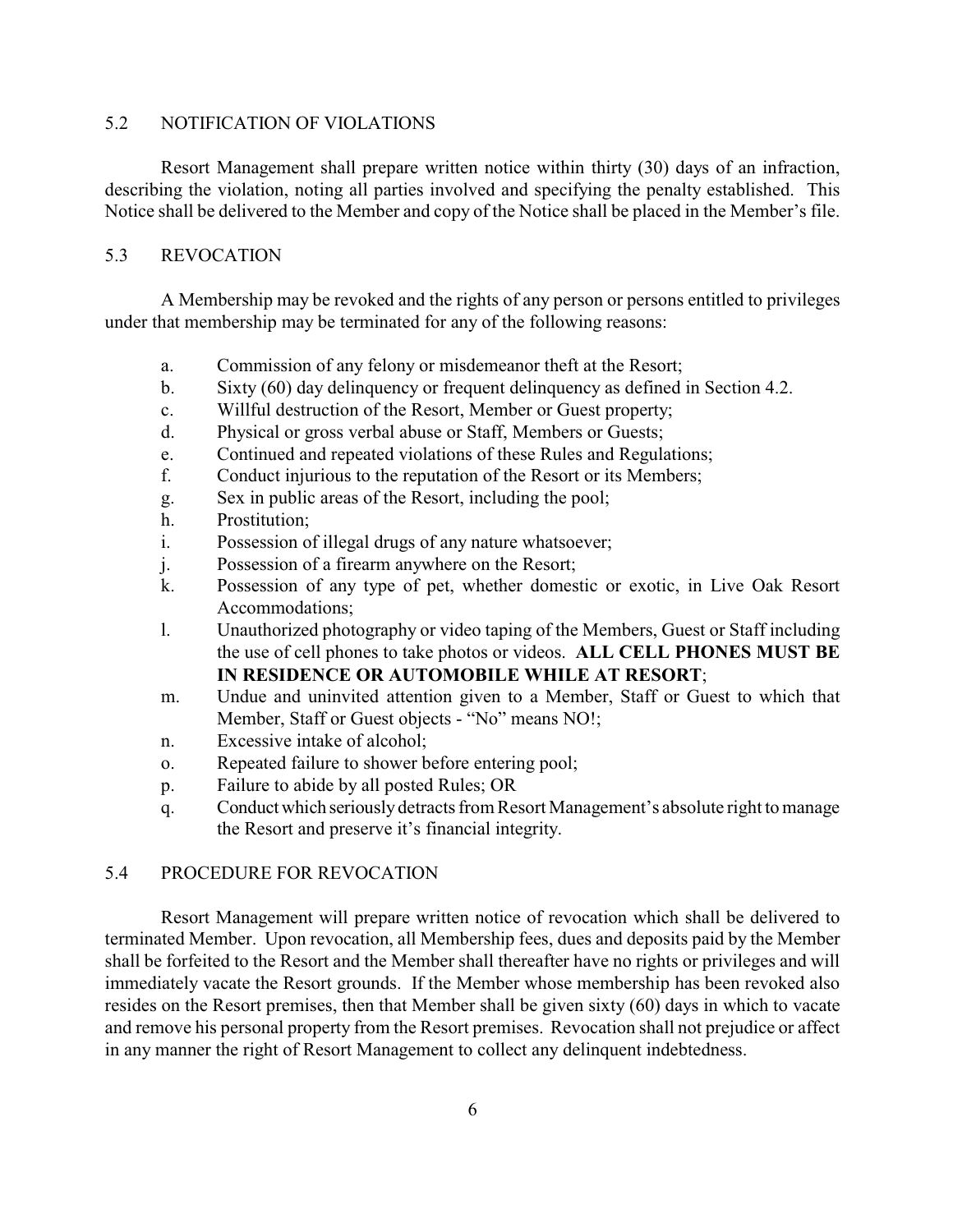#### ARTICLE VI

### GROUND RULES AND REGULATIONS

#### 6.1 HOURS OF OPERATION

The schedule of operation for the various facilities within the Resort shall be published or posted at the Club, but is subject to change. The schedule of operations is also subject to change due to weather conditions, special events, maintenance procedures or other Resort matters.

#### 6.2 SPECIAL FUNCTIONS

Resort Management shall endeavor to publish all special Member functions or to post such functions at the Resort, including any special events.

#### 6.3 GUESTS

Members may bring guests to Resort at designated times and subject to such Rules and Regulations and policies as established by Resort Management, including payment of applicable guest fees. Members are responsible for the conduct of, all obligations and debts incurred by and any damage caused by, their guests. Resort Management, in its sole discretion, may deny guest privileges to any individual.

### 6.4 REPORTING INJURIES

Any injury to persons or damage to property should be reported immediately to the Manager or other responsible staff member.

### 6.5 COMPLAINTS

Staff are to be treated in a courteous and considerate manner. No staff shall be reprimanded in any way by a Member. Any complaints regarding service rendered by Resort personnel must be made to Manager. Depending on the severity of the complaint, Resort Management may require the Member to make the complaint in writing along with the complaining Member's signature. Members are requested to report misbehavior or violations of Rules and Regulations or laws committed bystaff, other Members or guests to Manager, and all violations will be subject to the appropriate disciplinary action.

#### 6.6 ANIMALS

Pets without a history of aggressive behavior are welcome. All others will be removed. All Member pets must be leashed at all times. Pets must have all current rabies shots and tags. Pets are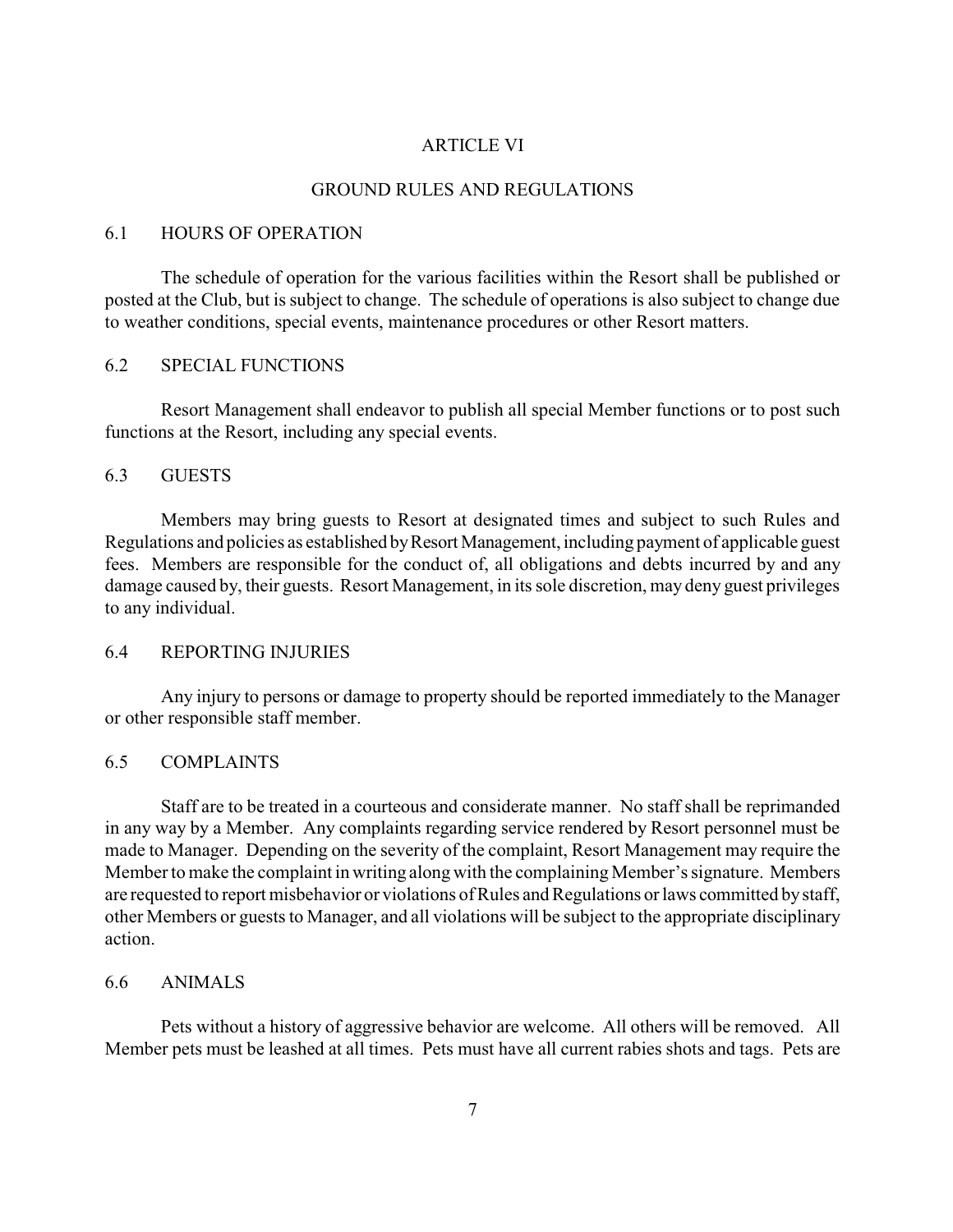prohibited from all recreational areas, including the pool area. Please pick-up after your pet. Management reserves the right to refuse a pet if they deem it necessary and to ensure the safety and comfort of other Members. Excessive noise such as barking, howling, etc. is not permitted on the Resort property. Resort Management reserves the right to ask any pet owner to remove any pet from the Resort property that Management, in its sole discretion, believes might endanger persons or property of the Resort or which Management deems, in its sole discretion, to be a nuisance. No pets will be allowed in Live Oak Resort accommodations.

### 6.7 PROHIBITED ACTIVITIES

Glass containers are not allowed in the pool area. All trash is to be placed in the containers provided. Smoking is allowed in the pool area but Members must use ash containers.

#### 6.8 POOL ACCESS

Persons who utilized the pool do so at their own risk. Diving is not permitted. All persons using the swimming pool must abide by the pool safety Rules and Regulations as posted in the pool areas.

#### ARTICLE VII

#### **MISCELLANEOUS**

#### 7.1 BINDING EFFECT; INDEMNIFICATION

In consideration of the rights and privileges of Membership, each Member agrees, on his or her own behalf and on behalf of his or her guests, to be bound by these Rules and Regulations. Furthermore, each Member agrees to hold the Owner of the Resort, Resort Management, Manger and staff as well as their agents, harmless, to indemnify said parties, and to provide a defense by counsel of Resort Management's choosing from any claim, liability, damage or loss which results from or is connected with any violation of these Rules and Regulations by the Member or his or her guests, any use of the Resort by the Member or his or her guests or any dispute arising in any manner from Membership.

### 7.2 RELEASE AND DISCLAIMER

While using the Resort or participating in Resort functions or events, Members and their guest are charged with the responsibility of using proper judgment and caution at all times. The Owner of the Resort, Resort Management, Manager and staff do not assume any liability for injuries caused to or incurred by any Member or his or her guests or for damage to or loss of property resulting from the use of the Resort. Consequently, any Member, guest or other person who uses or accepts the use of the Resort or service or engages in any activity at the Resort, does so at his or her own risk and shall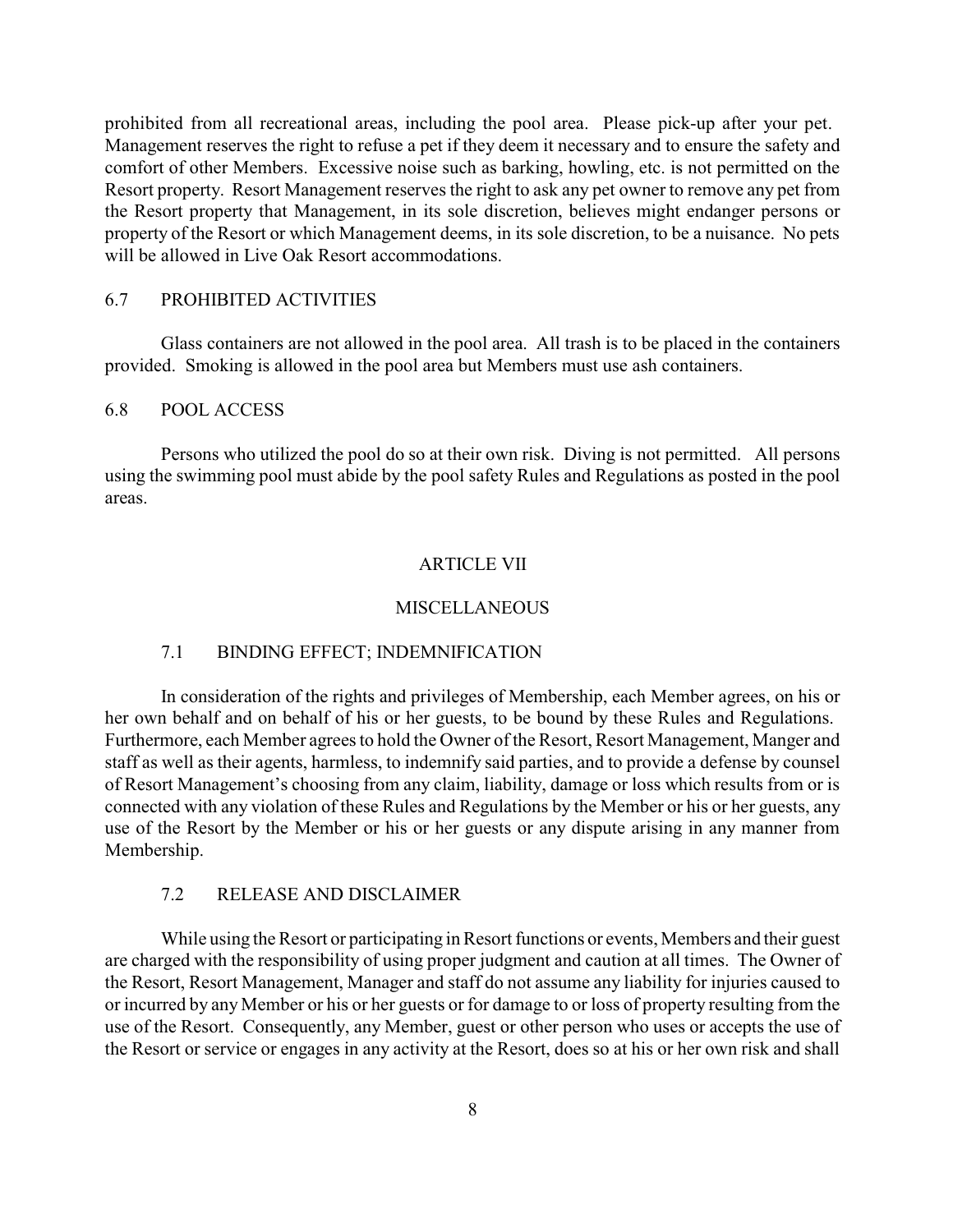defend, indemnify and hold harmless the Owner of the Resort, Resort Management, Manager and staff harmless from anyinjury, damage, claim, loss or liability resulting from such use or engagement. Each Member agrees to release the Owner of the Resort, Resort Management, Manager and staff and waives any cause of action which a Member, or anyone claiming by or through said Member might now or hereafter have against said parties due to any injuries caused to or incurred by said Member or his or her guests for damage or loss of property resulting from the use of the Resort.

### 7.3 PERSONAL PROPERTY

Each Member and his or her guest are responsible for their own personal property. Resort Management is not responsible for lost property or articles stolen from anywhere at the Resort and specifically disclaims any such responsibility. Property left by any person at the Resort and not claimed within thirty (30) days may be disposed of without notice. No bailment is intended nor created by the preceding sentence.

### 7.4 LIABILITY FOR DAMAGE OR INJURY

Each Member is responsible for any damage to the Resort or property caused by the Member or his or her guests and such Member shall promptly reimburse Resort Management for all costs and expenses incurred to repair or replace such damaged facility or property.

### 7.5 RECOVERY OF DAMAGES OR DUES

If it is required to turn a Member's account over to a collection agency or institute legal action to collect any dues or charges owed by a Member, or to enforce any provision of these Rules and Regulations against a Member, the Member agrees he or she shall be responsible for all costs of collection, including without limitation to reasonable attorney's fees, expenses and court costs.

### 7.6 ENTIRE AGREEMENT; AMENDMENT

Each Membership incorporates these Rules and Regulations. The Membership application form signed by each Member and these Rules and Regulations, as presently enacted or hereafter amended, constitute the entire agreement between each Member and Resort Management. These Rules and Regulations may be modified, amended, changed, altered or repealed at any time by Resort Management's sole discretion and maybe supplemented bythe publication of appropriate information in Resort's website or by posting at the Resort.

#### 7.7 NOTICE

Any notice to be given by Resort Management to a Member may be mailed or otherwise delivered to that Member at the address that the Member lists on the application for Membership, unlessthat address has been subsequentlychanged bywritten notice delivered to Resort Management. Notice to a Member is effective at the time of personal delivery or, if mailed, on the first regular mail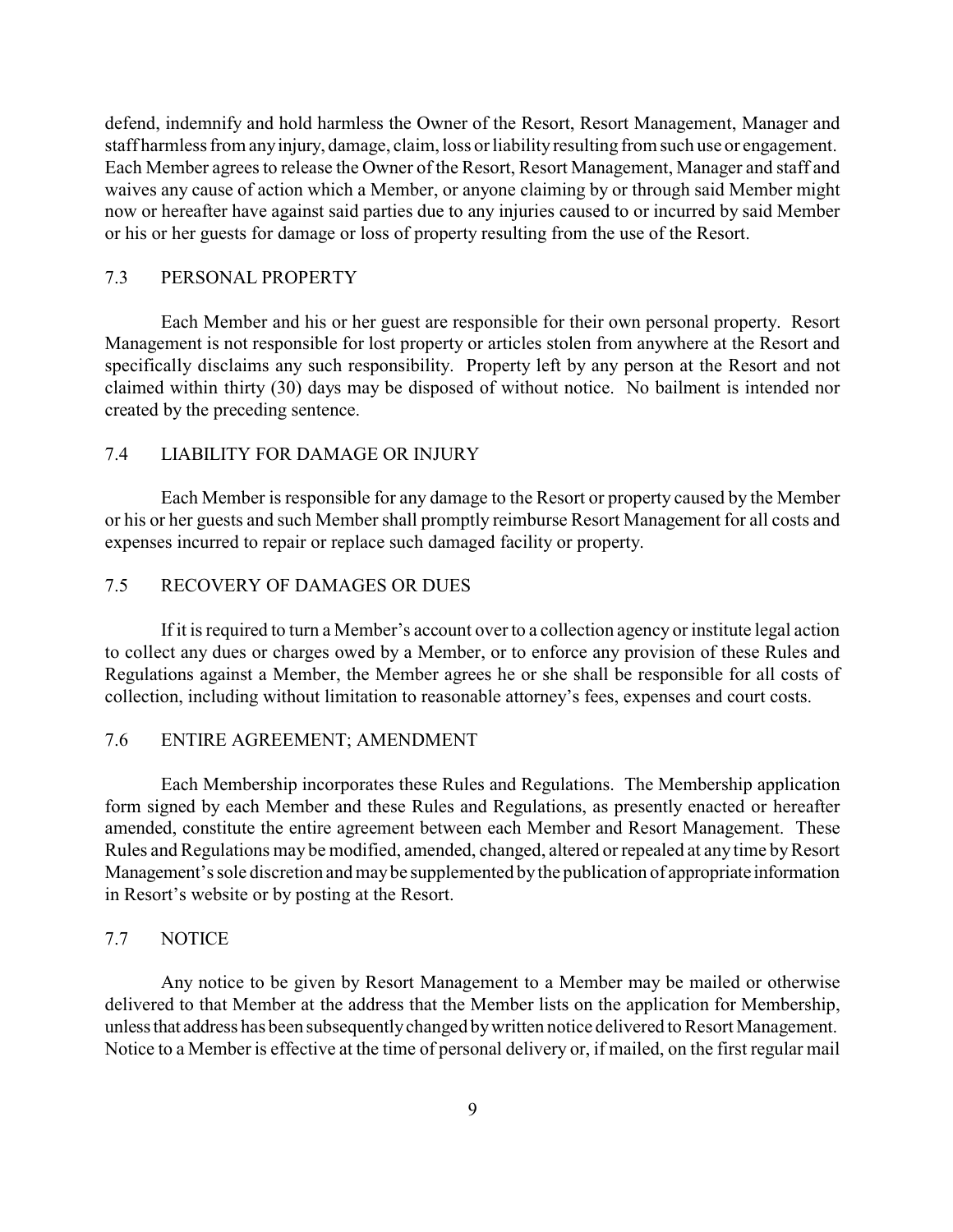deliveryday at least three (3) days after the notice is mailed, postage prepaid, whether accepted or not. 7.8 WAIVER

No obligation of a Member shall be deemed to have been waived unless such waiver has been given in writing by Resort Management. Resort Management's failure to strictly enforce these Rules and Regulations or to fail to act in the event of a breach by a Member of its obligations under these Rules and Regulations shall not be construed as a waiver of a subsequent breach of the same or different obligations.

### 7.9 CUMULATIVE REMEDIES

All remedies shall be cumulative and no one of them will be exclusive of the other. Resort Management shall have the right to pursue any one or all of such remedies or any other remedy or relief which may be provided by law or in equity, whether or not stated in these Rules and Regulations.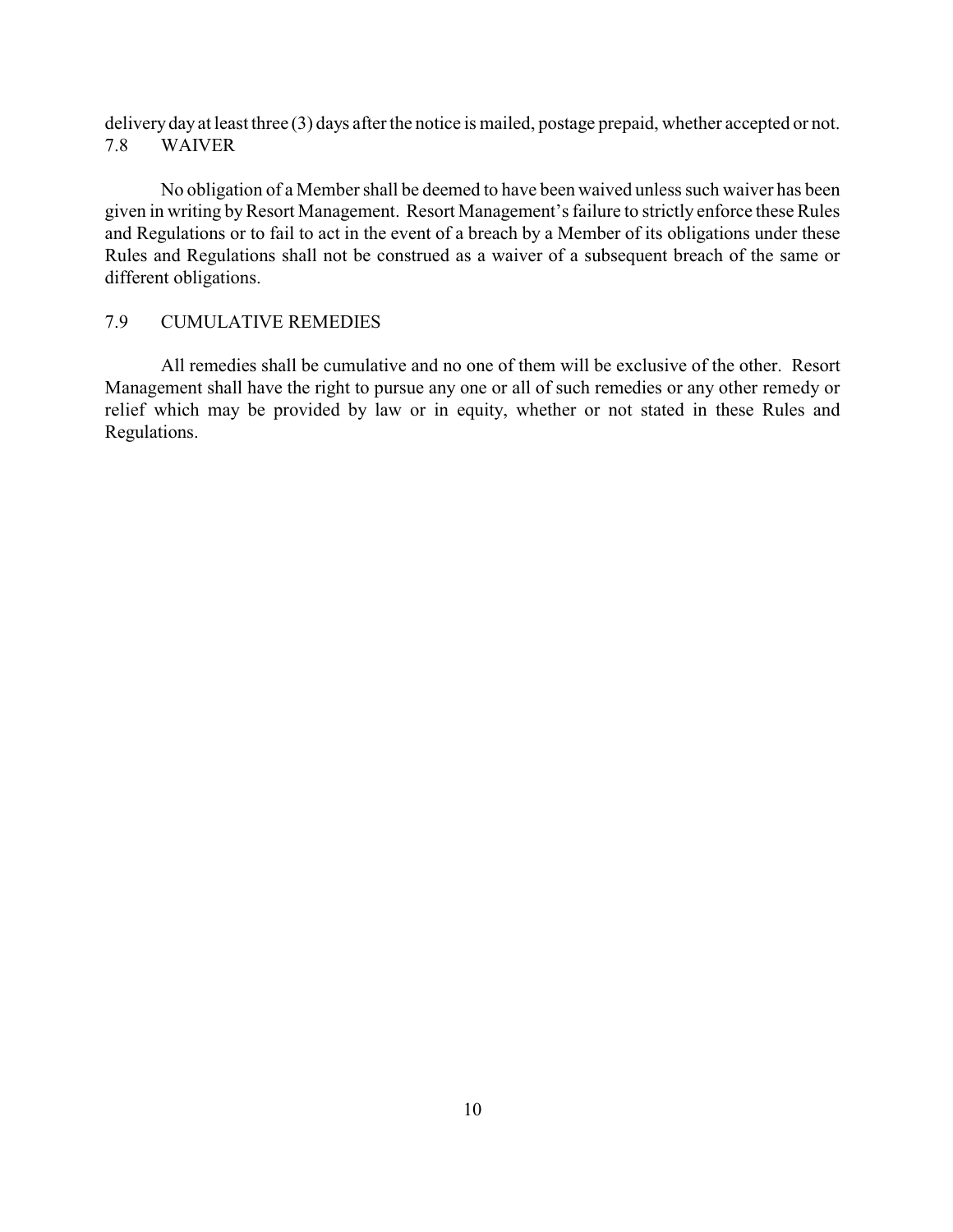### **LIVE OAK RESORTS, INC. RECEIPT OF RULES AND REGULATIONS**

**No person is authorized at anytime to make any representation or to provide any information with regard to the Resort, its organization and operation or the Memberships which is not contained in these Rules and Regulation, posted Rules or Application for Membership. If you receive any representation or information other than what is written in these documents it must not be relied upon as having been authorized by the Resort. Please notify the Manager should you receive any such representation.**

The undersigned acknowledges having received, read, and understood the September 1, 2014 Rules and Regulations of Live Oak Resorts, Inc. The undersigned hereby agrees to be bound by the terms of these Rules and Regulations and as amended by Resort Management from time to time.

Date:

PRIMARY MEMBER'S SIGNATURE:

Printed Name: \_\_\_\_\_\_\_\_\_\_\_\_\_\_\_\_\_\_\_\_\_\_\_\_\_\_\_\_\_

 $\mathcal{L}_\text{max}$  and  $\mathcal{L}_\text{max}$  and  $\mathcal{L}_\text{max}$ 

ALTERNATE MEMBER'S SIGNATURE

Printed Name: \_\_\_\_\_\_\_\_\_\_\_\_\_\_\_\_\_\_\_\_\_\_\_\_\_\_\_\_

\_\_\_\_\_\_\_\_\_\_\_\_\_\_\_\_\_\_\_\_\_\_\_\_\_\_\_\_\_\_\_\_\_\_\_\_\_\_\_\_

WITNESSED BY :

LIVE OAK RESORTS, INC.

Printed Name:

\_\_\_\_\_\_\_\_\_\_\_\_\_\_\_\_\_\_\_\_\_\_\_\_\_\_\_\_\_\_\_\_\_\_\_\_\_\_\_\_\_\_